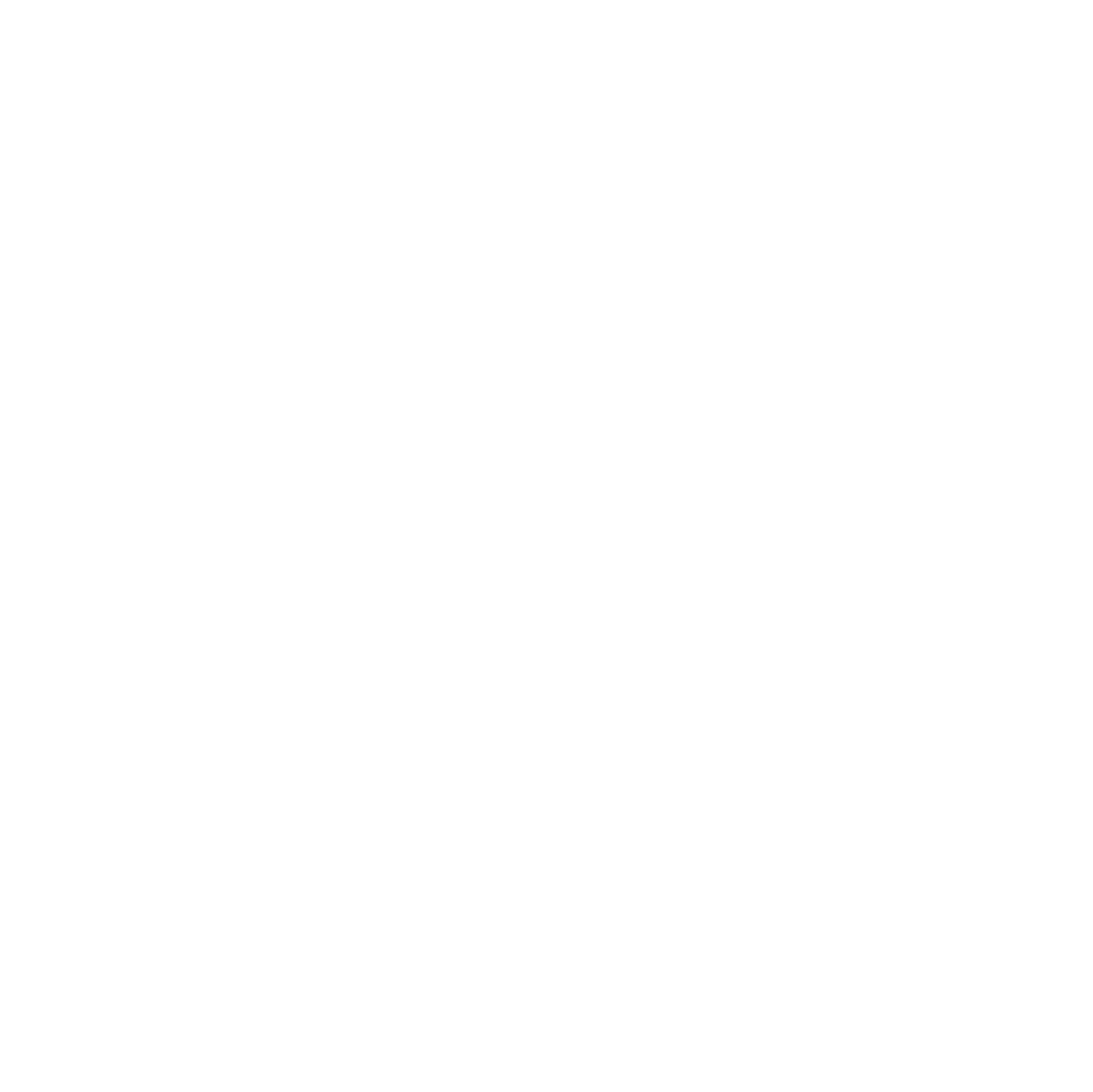# Steven Ball subsongs.

Linear Obsessional London, 2017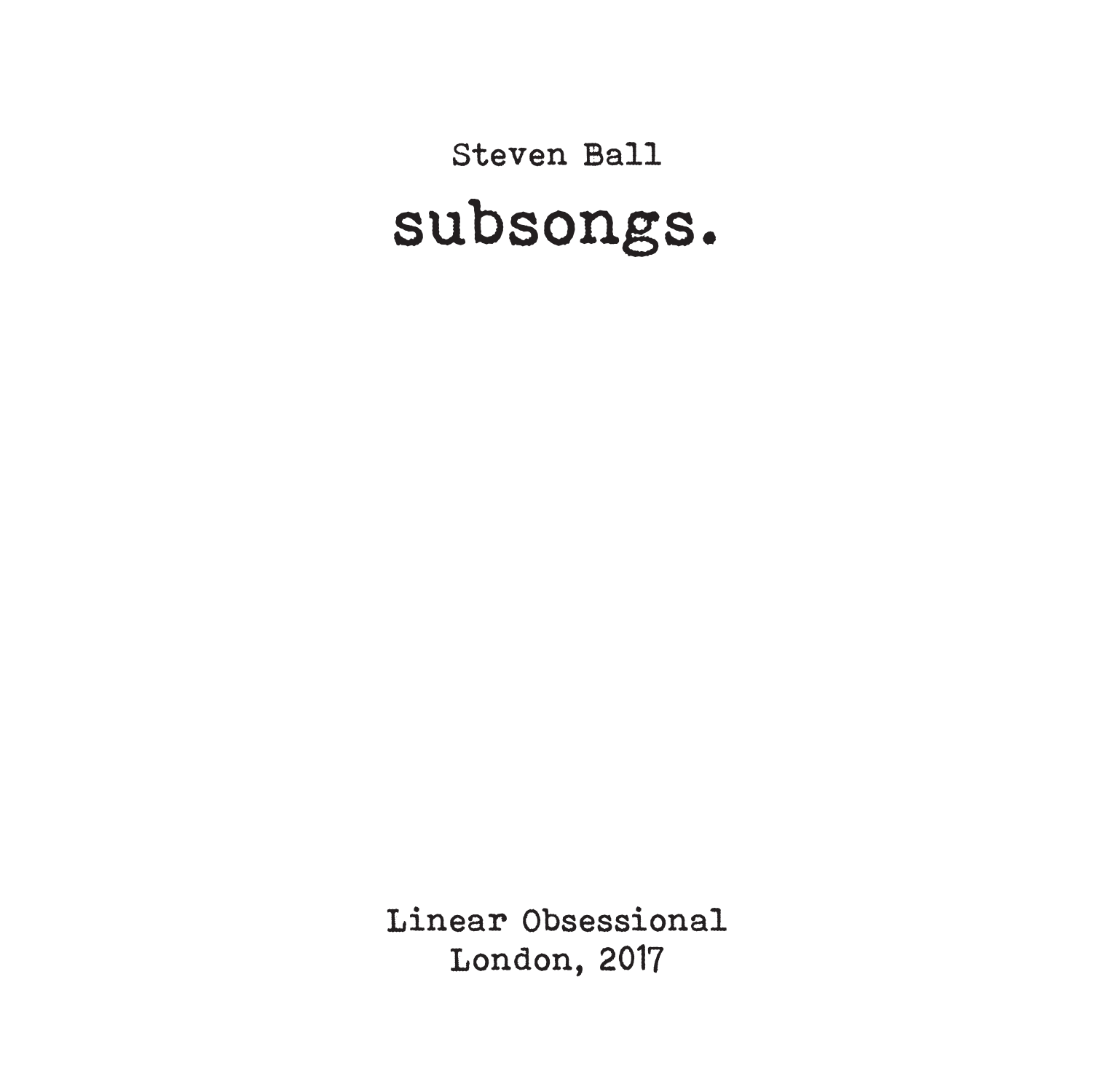All lyrics by Steven Ball with the exception of OF THE YARD (AFTER TERRY BALL), which consists of extracts from the poetry notebook of Terry Ball arranged by Steven Ball.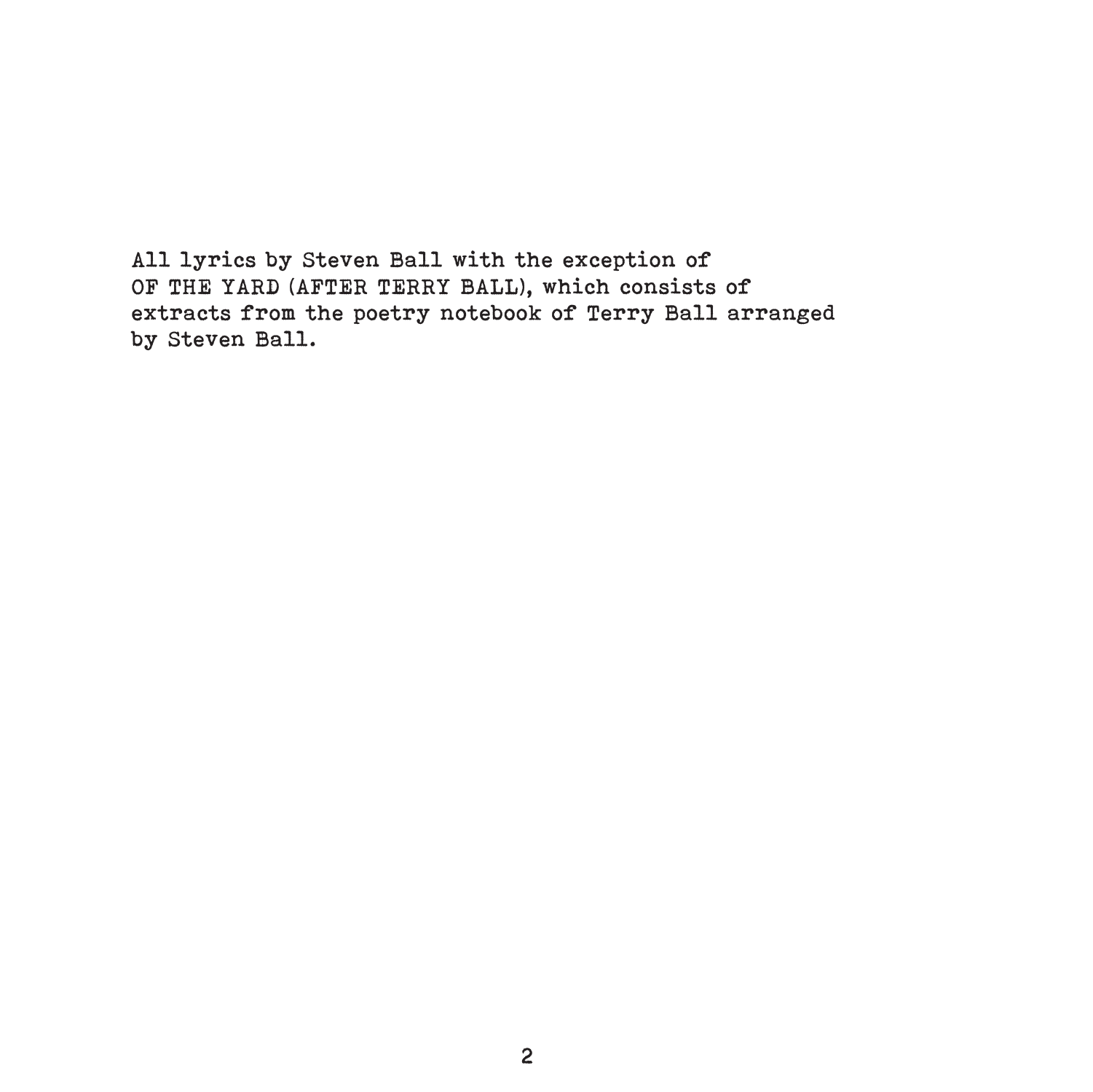# CONTENTS

| INSIDE                         | 4  |
|--------------------------------|----|
| OFF OFF ON                     | 5  |
| <b>SUBSONG</b>                 | 6  |
| OF THE YARD (AFTER TERRY BALL) | 7  |
| <b>SUBSONGS</b>                | 16 |
| PASSING PLACE OF THE SEAT      | 18 |
| GARAGE/BAND                    | 19 |
| THE SIXTH                      | 21 |
| PERISCOPIC                     | 23 |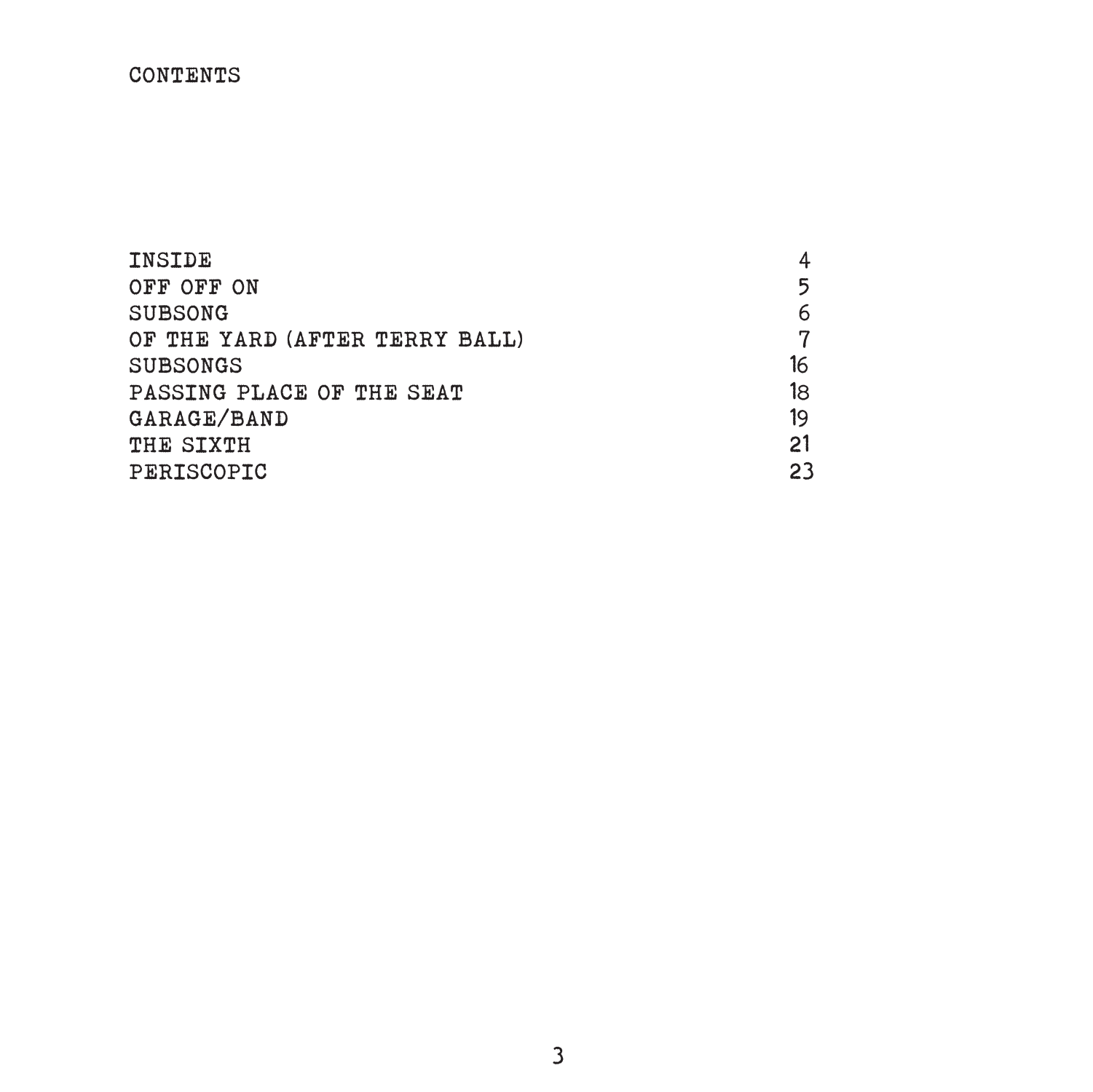# INSIDE

I am here inside. Here am I inside...

my head, the sound inside. Here I am inside...

I am warm lobal, frontal and hippocampus, inside...

I am synaptic hear the snap and crackle encased bloody flesh inside...

I, in me from inside aware inside...

I hear that high pitched sound more than a sense inside.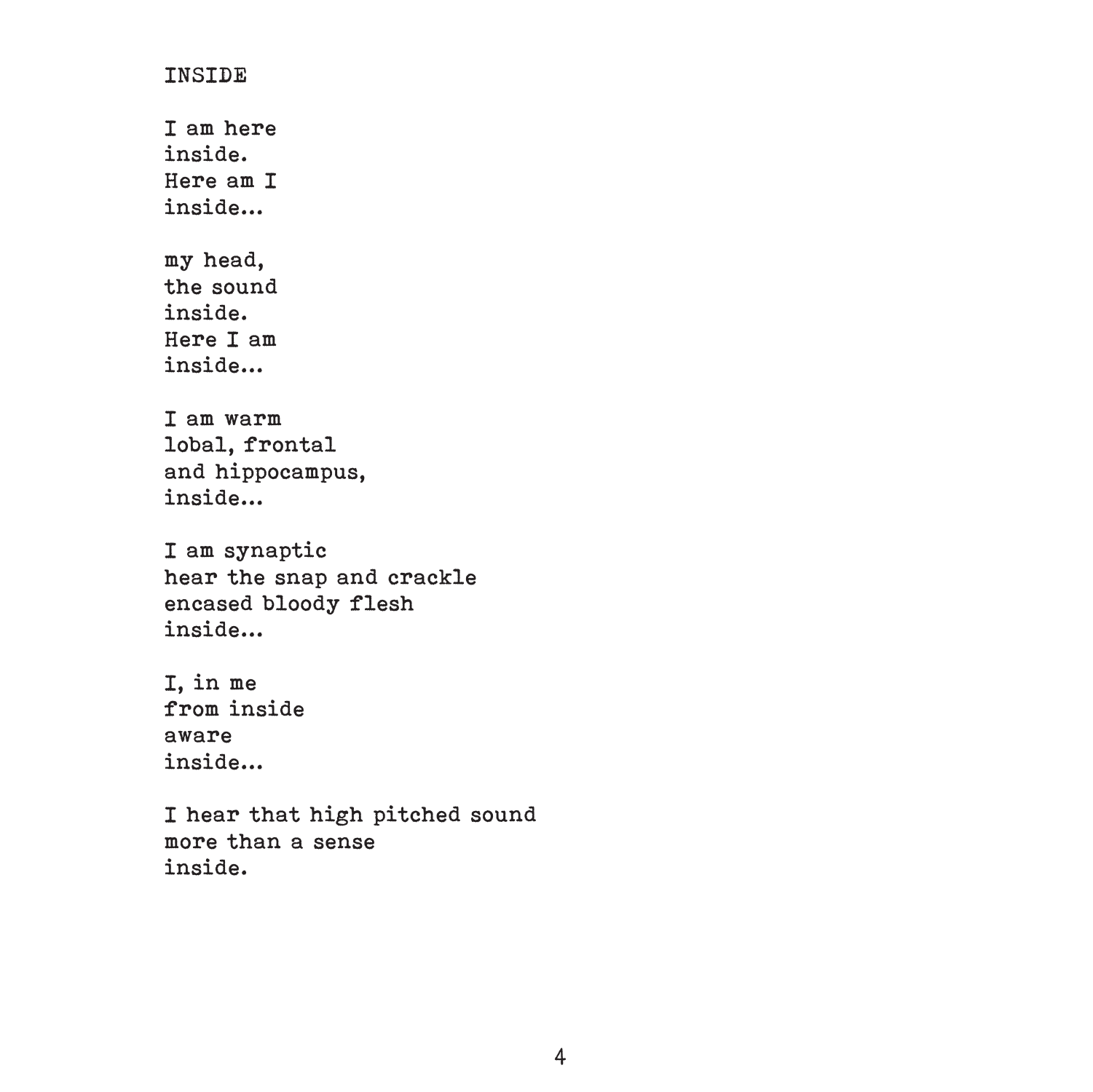OFF OFF ON

What with this, and that; what with when, and how; what with chaos, and form; what with how, and where…

Off, off off on. Off, off off on.

Where with why, and whom; this which when, and where; what with shape, and substance; why, with what, and when…

Off, off off on. Off, off off on.

What with warp, and woof: with what weft, and weave; what with all, and nothing; who, and when, would think…

Off, off off on. Off, off off on.

When with where, and tear; when with thus, and thou; what with truth, and justice; what with this, and that…

Off, off off on. Off, off off on.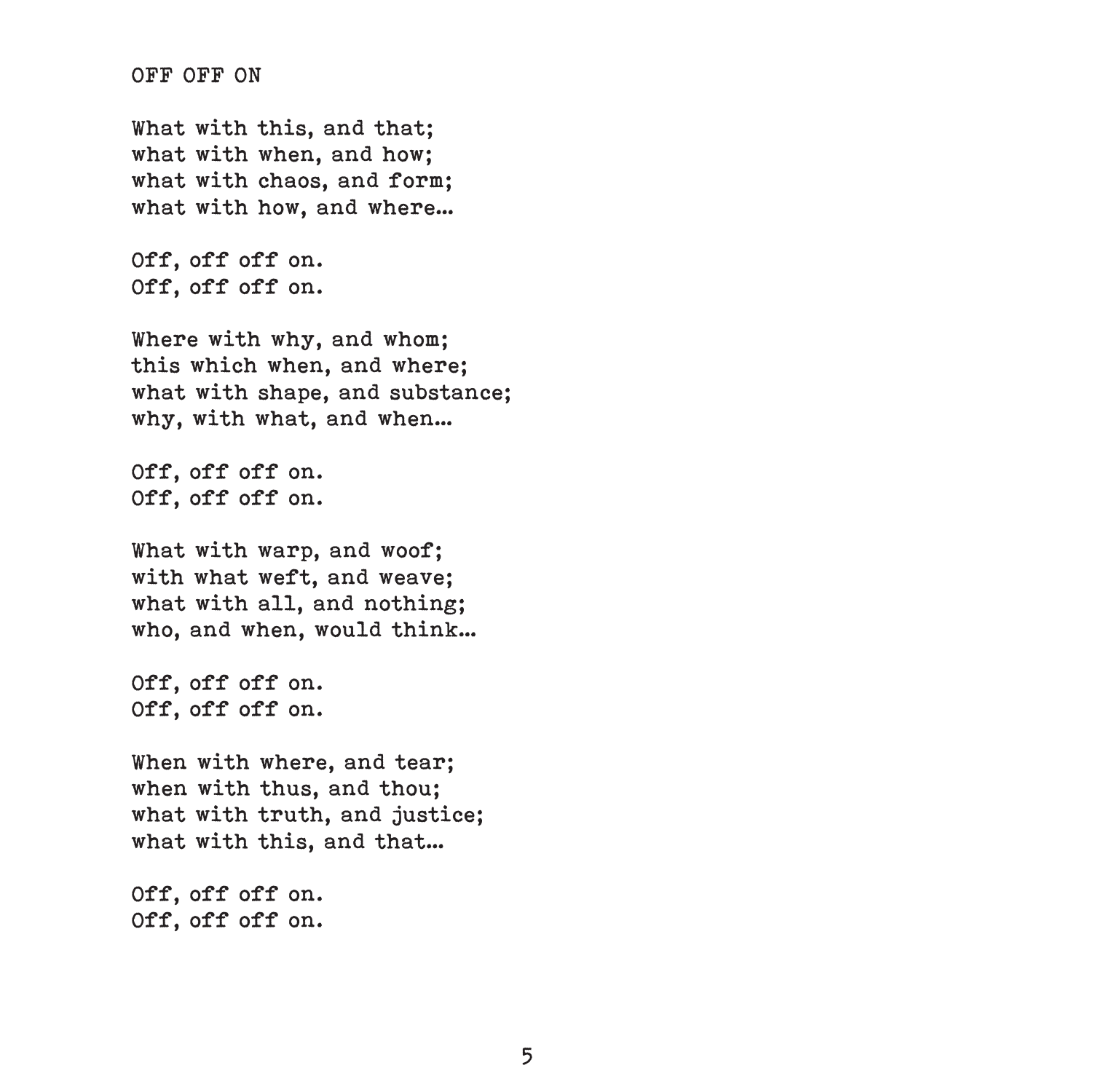#### SUBSONG

Where will it go such song sung low? Beyond right now, where will it go? Ever, nearly, subsong sung long. Next verse, blank verse, verse in reverse. It fades, dissolves, forms, and resolves, from verb to noun, amplifier. Cyber corpus, hallucinate, inner body, experience. Visceral, embowelled, corporeal. Somebody, song body, conscious being. Volume, song mass, chorus corpus. Sung into being, a life of its own. To play, to sing subsong so slow. Where will it go such song sung long?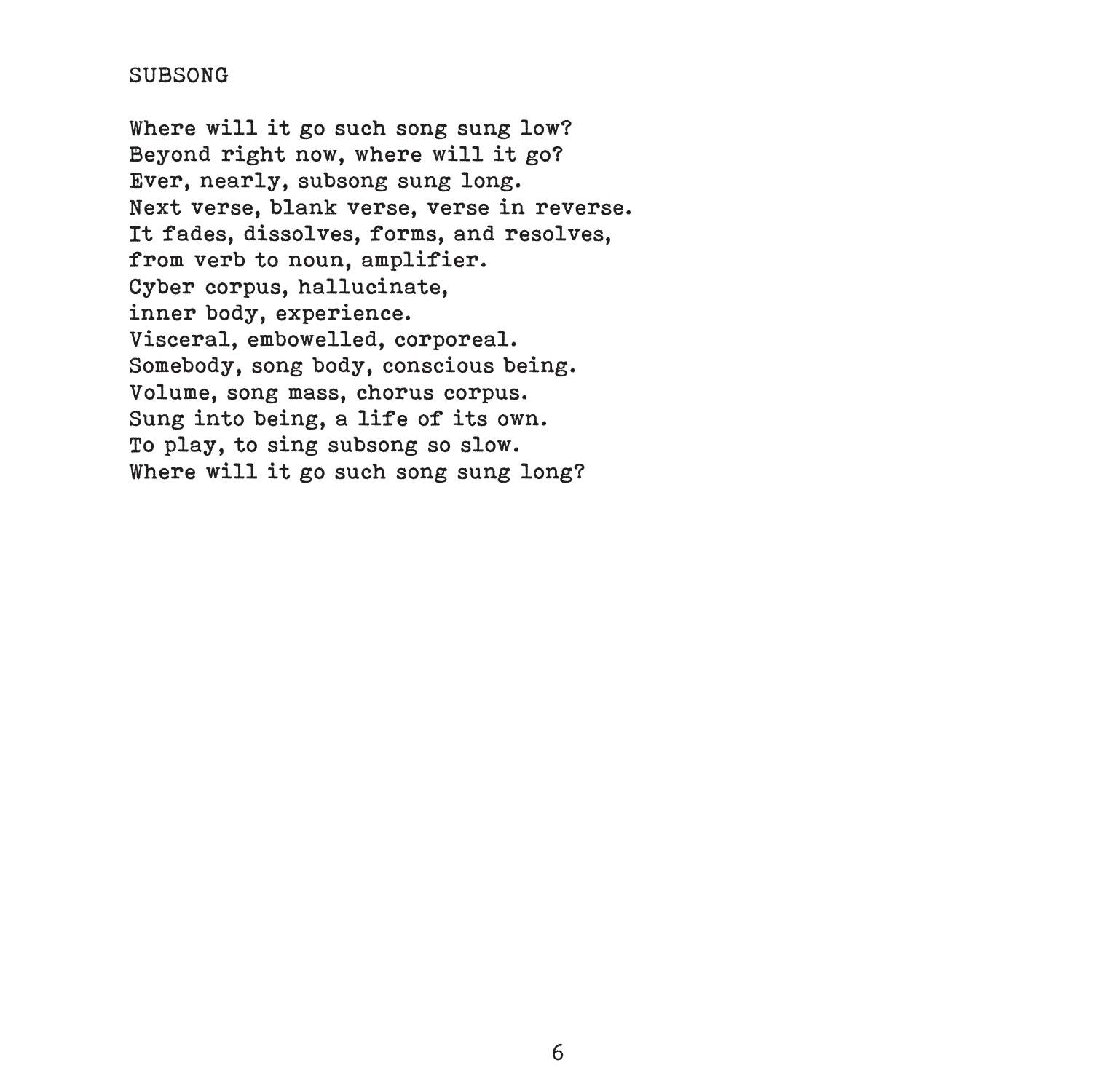OF THE YARD (after Terry Ball)

in this month at this hour the sun reaches over into the yard and draws up cool shadows the remnants of night

in this month at this hour the sun reaches over and draws up slakes its thirst in the cool dark shadow

at this hour at this time of year the yard is an oven when the sun has slaked its thirst in the long shadow remnant of night

this hour this time of year the yard is an oven when sun's unquenchable thirst swings the angled shadows against the wall draws up shades

this time of year this hour the sun reaches into the yard slakes its thirst at in deep cool shadows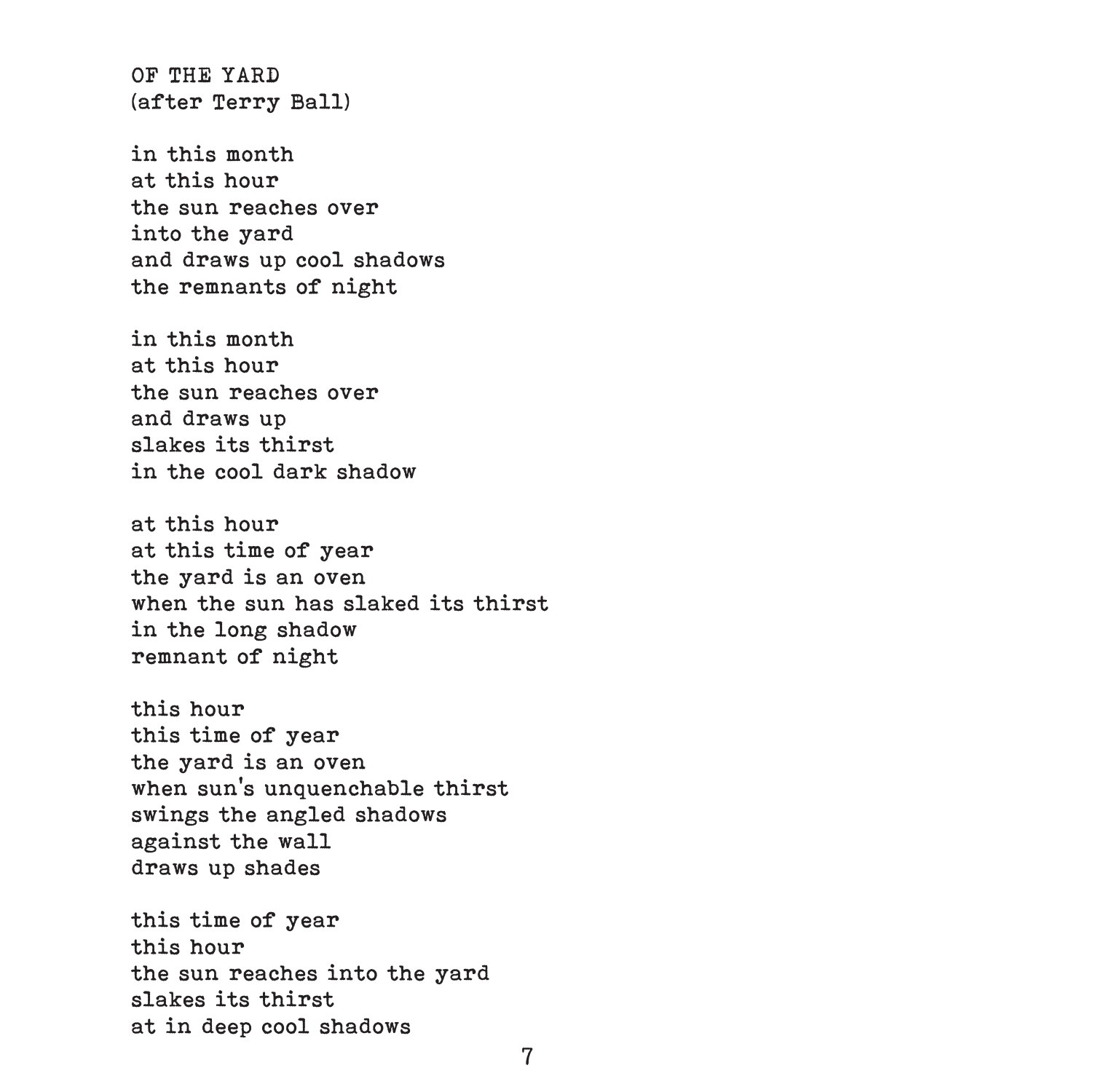remnants of night embedded in the ornate carvings over the door and windows

at this time of year this hour the yard is an oven the sun reaches its tongue of fire draws up slakes its thirst in the remnants of night as if darkness could be drunk from where it hung against the ornate facade

the yard becomes an oven at this time of year this hour the sun reaches over slakes its thirst in the long cool shadows those remnants of night that hung seem to soften our early hammering

the yard is an oven this time of year at this hour the sun reaches over slaking in one gulp devours deep cool shadows those remnants of night that hung muffling the rhythmic ring of our hammering of chisels

the yard is an oven at this time of year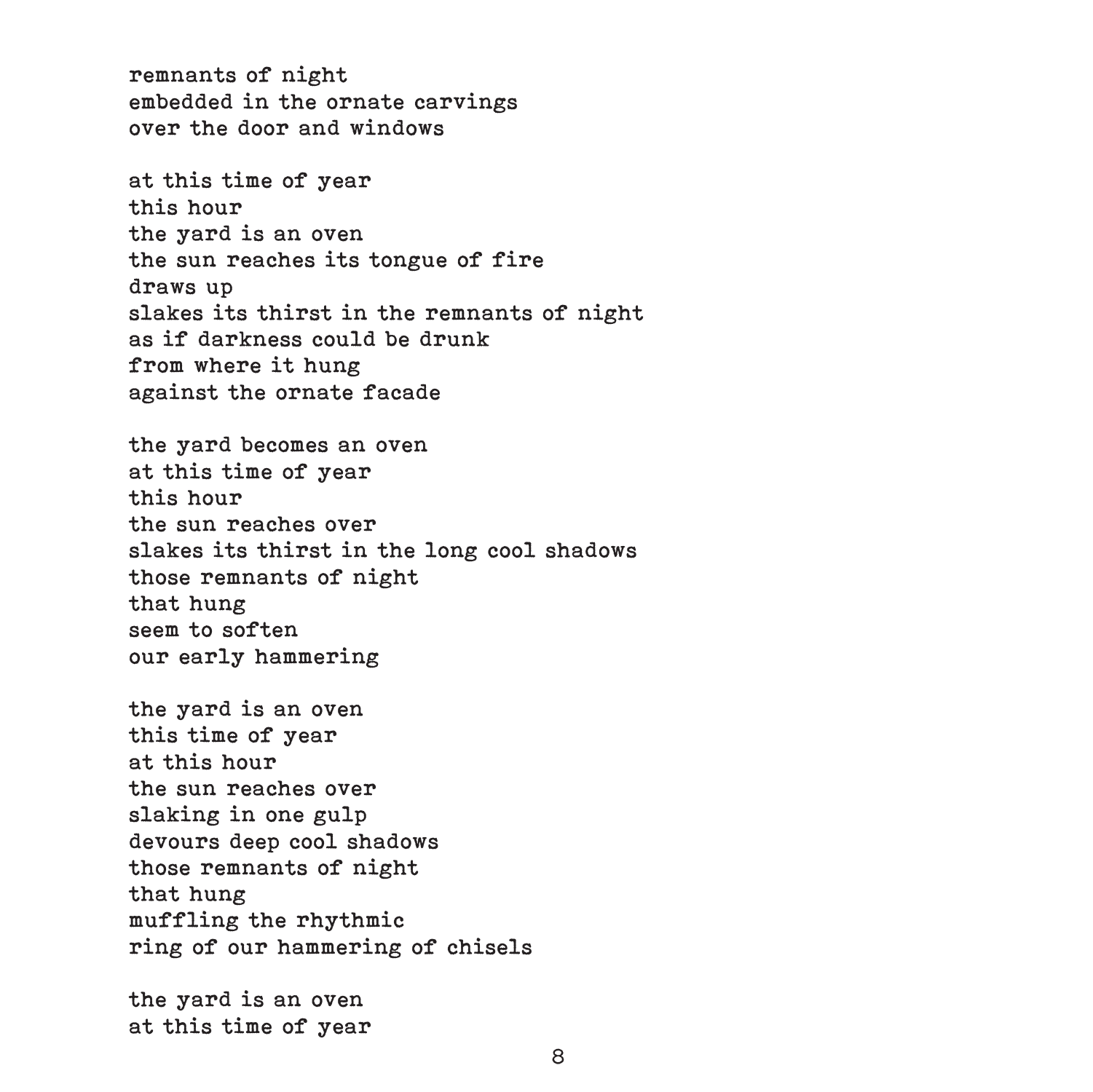at this hour the sun reaches over to devour the long cool shadows those remnants of night that hung muffling the rhythmic ring of our hammering chisels against stone

at this time of year at this hour the yard is an oven the sun has reached over to devour the long cool shadows those remnants of night that hung muffling the rhythmic ring of our hammers working the stone

at this time of year this hour the yard is an oven the sun reaches over to devour the long cool shadows to abruptly drag them up leaving a few rags here and there

at this time of year in this hour the yard becomes an oven as the sun reaches over to devour long cool shadows to abruptly drag up its gift leaving patches snagged in bisschen mouldings

at this time of year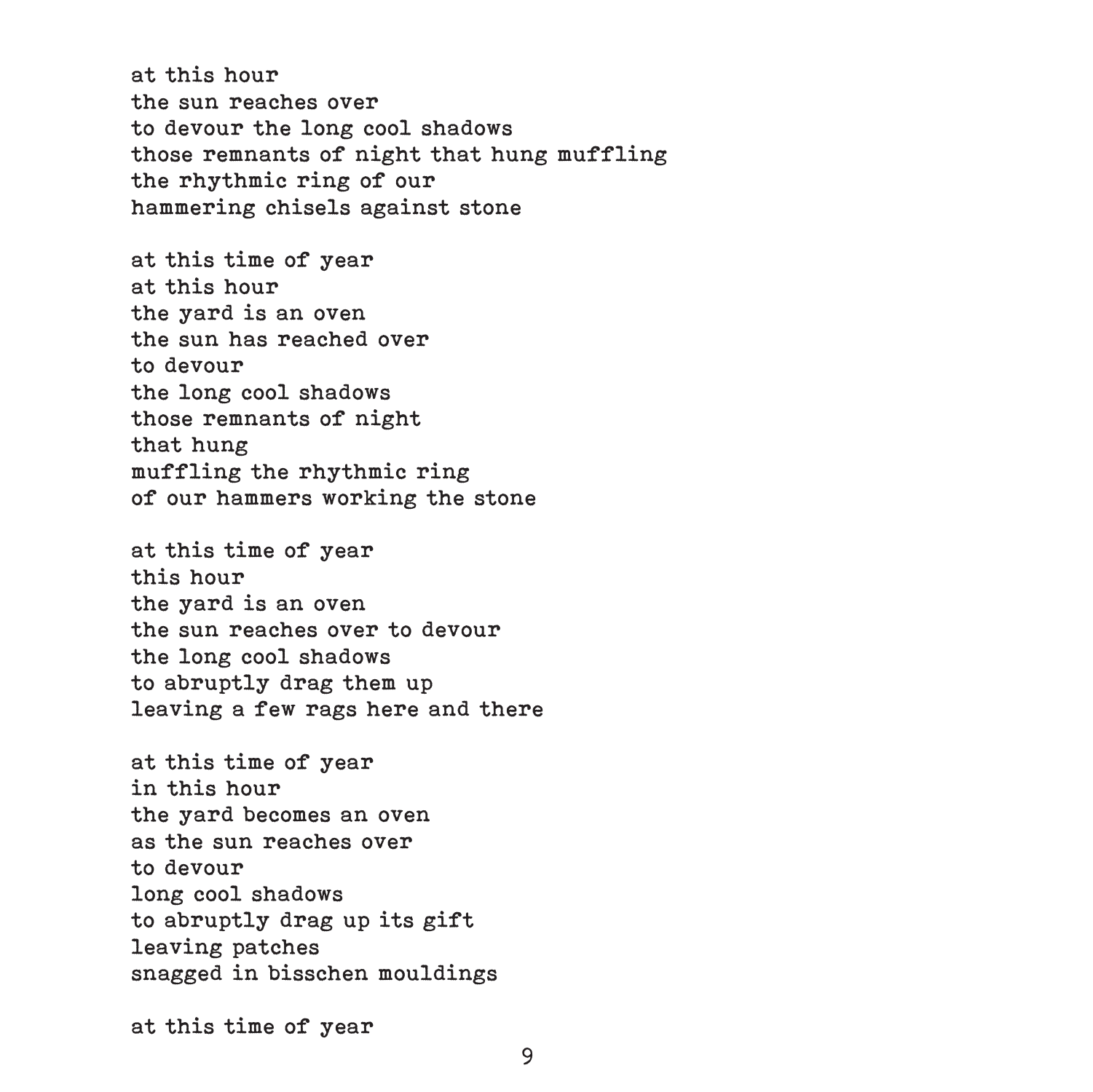this hour the sun reaches over into the deep cool shadows that hang in the yard drags them up leaving only scraps here and there

this time of year this hour the sun reaches over and slakes its thirst sharply drags up to devour the deepest shadows that hang in the yard

at this time of year this hour the sun reaches over to slake its thirst to devour deep cool shadows it hung in the yard

at this time of year at this hour the sun reaches over into the yard to devour the deep shadows that hung there giving us succour to slake a constant thirst and those remnants of night leaving only scraps snagged in broken mouldings

this hour the yard becomes an oven the sun reaches over to devour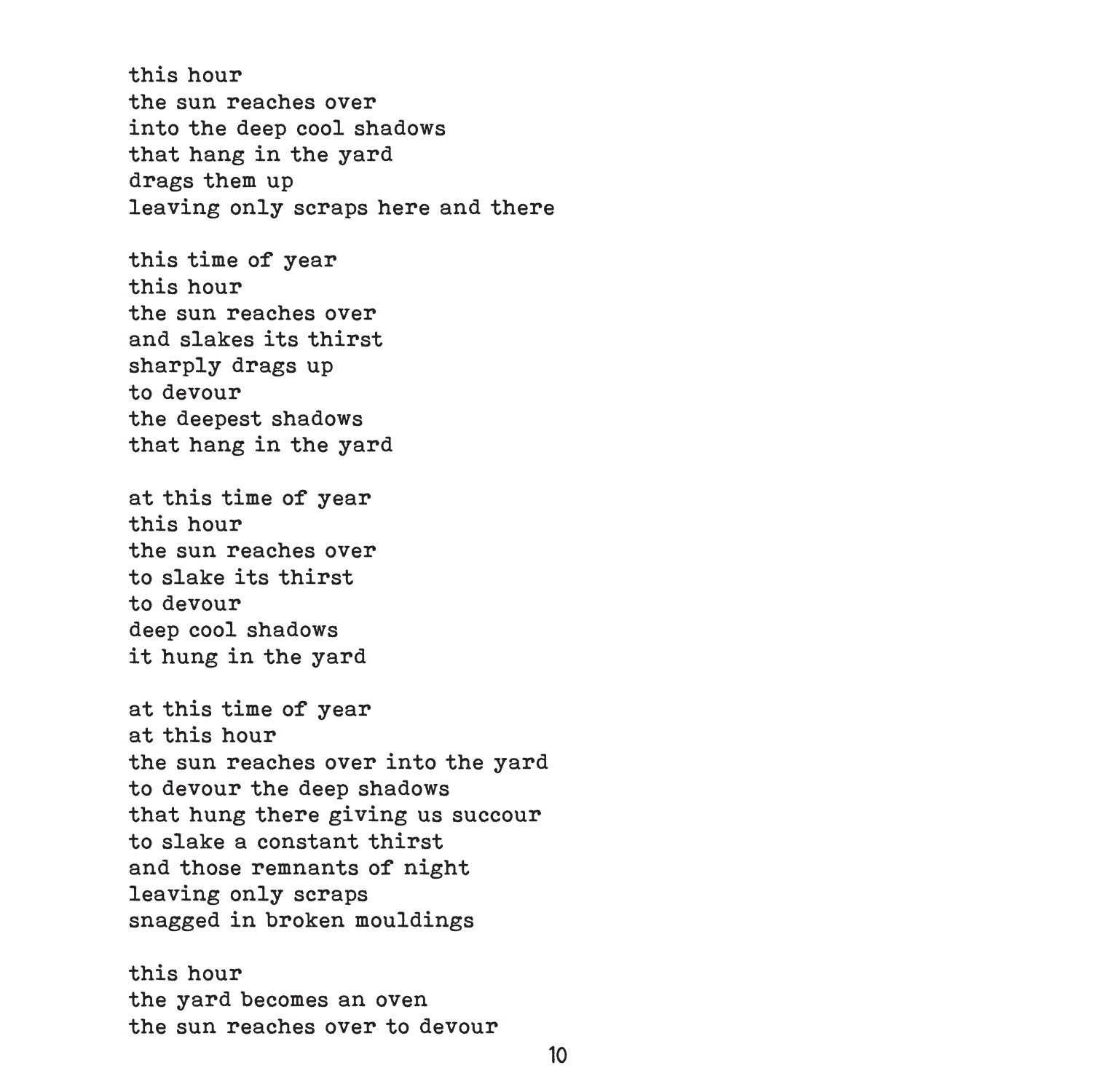long cool shadows that hung slaking a thirst in the remnants of night

this hour this time of year the yard is an oven the sun reaches over to devour to withdraw those remnants of night that hung here

at this time year the yard becomes an oven each of us working here cutting stone contrive a shield against the glare

this hour this time of year the yard is an oven the sun reaches over to devour those cool remnants of night

at this time of year the yard becomes an oven each of us here working with stone contrive a shield against the glare this hour when the sun arches over to devour cool remnants of night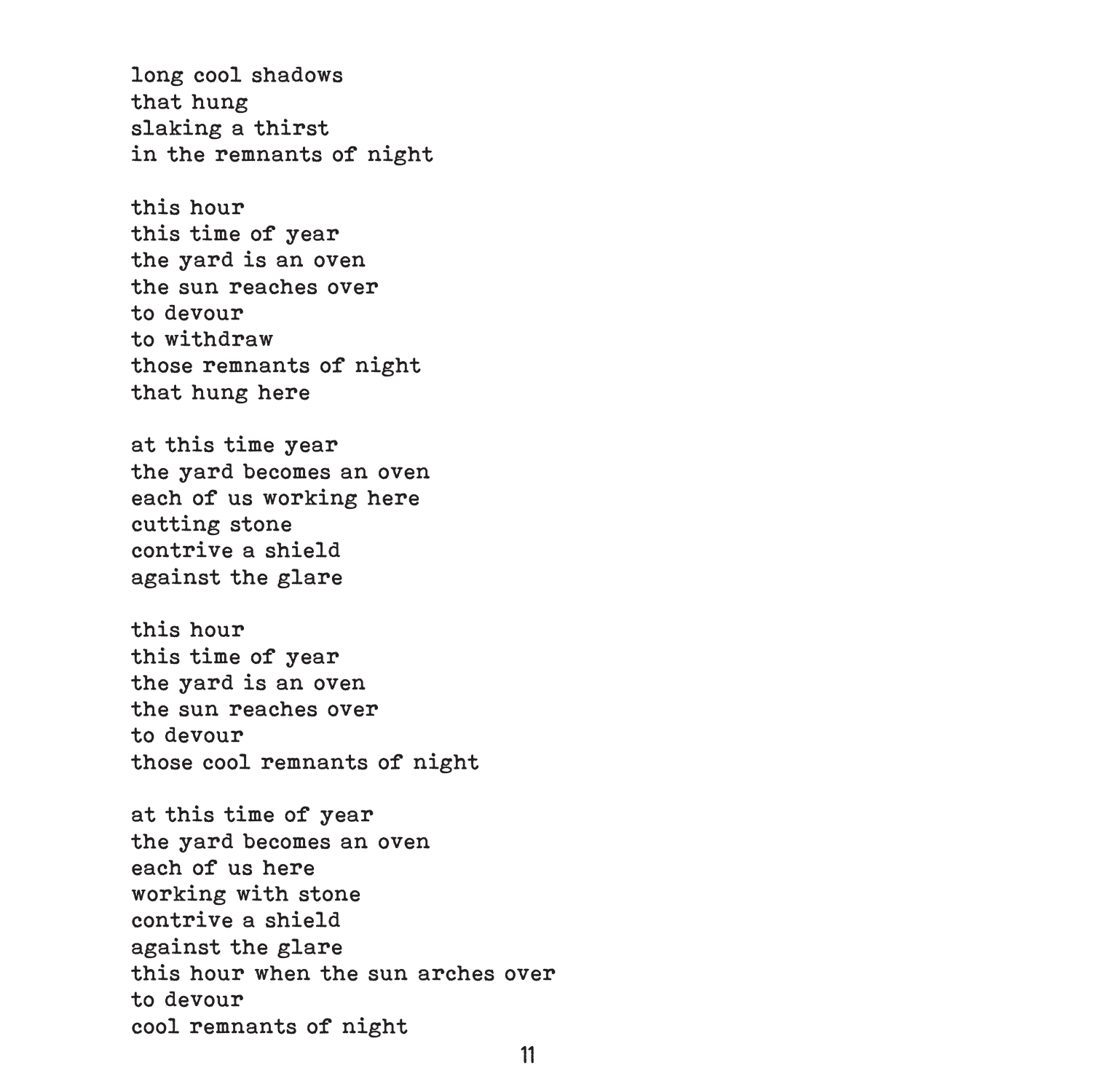that hung here abruptly dragged up all shade

at this time of year at this hour the yard is an oven the sun reaches down into the yard to slake a thirst when darkness draws the remnants of night

at this time of year this hour the yard is an oven no sea laps here the sun reaching down drags up cool shadows that hung here leaving only remnants of night's dark air

at this time of year this hour the yard is an oven no sea laps near the sun reaches down drags cool shadows away leaving only remnants of night darkened air

at this time of year this hour the yard is an oven no sea laps near the sun reaches down drags up the long cool shadows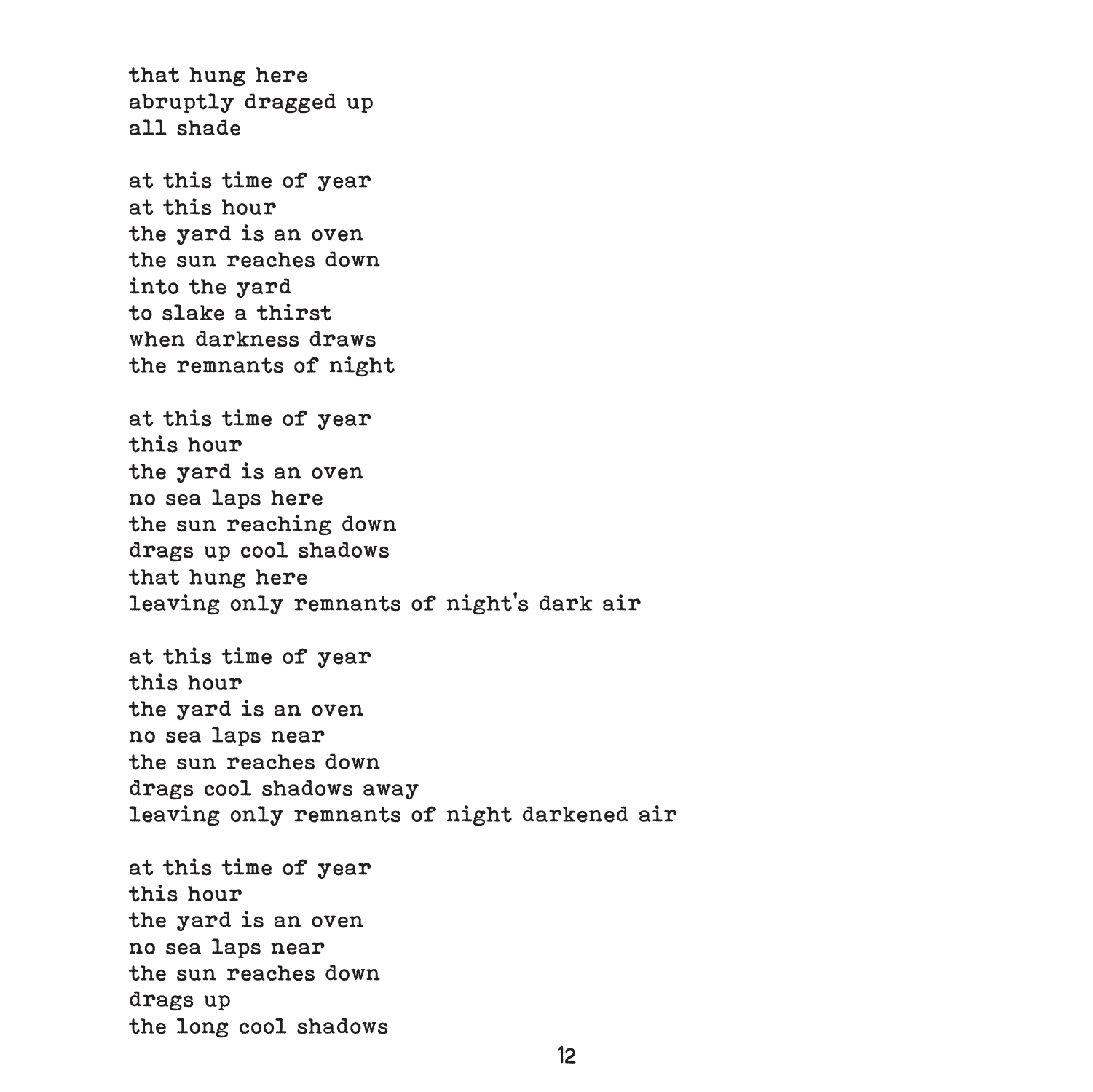leaving only remnants of night in hollow cut vines scrolling over windows

at this hour the yard is an oven no cool river laps near the sun drains all shade that hung here leaving only rags snagged under hollow cut vines hung over the windows

at this time of year this hour the yard is an oven no cool river runs near no sea laps the sun at this hour draws away those remnants of night that hung here leaving only rags snagged in broken mouldings

of this time of year of this hour (when the) sun abruptly takes back its gift of shadow and within it darker remnant of night that nourished the early hours

at this time of year in this hour the yard becomes an oven as the sun draws cool air folded in the last remnants of night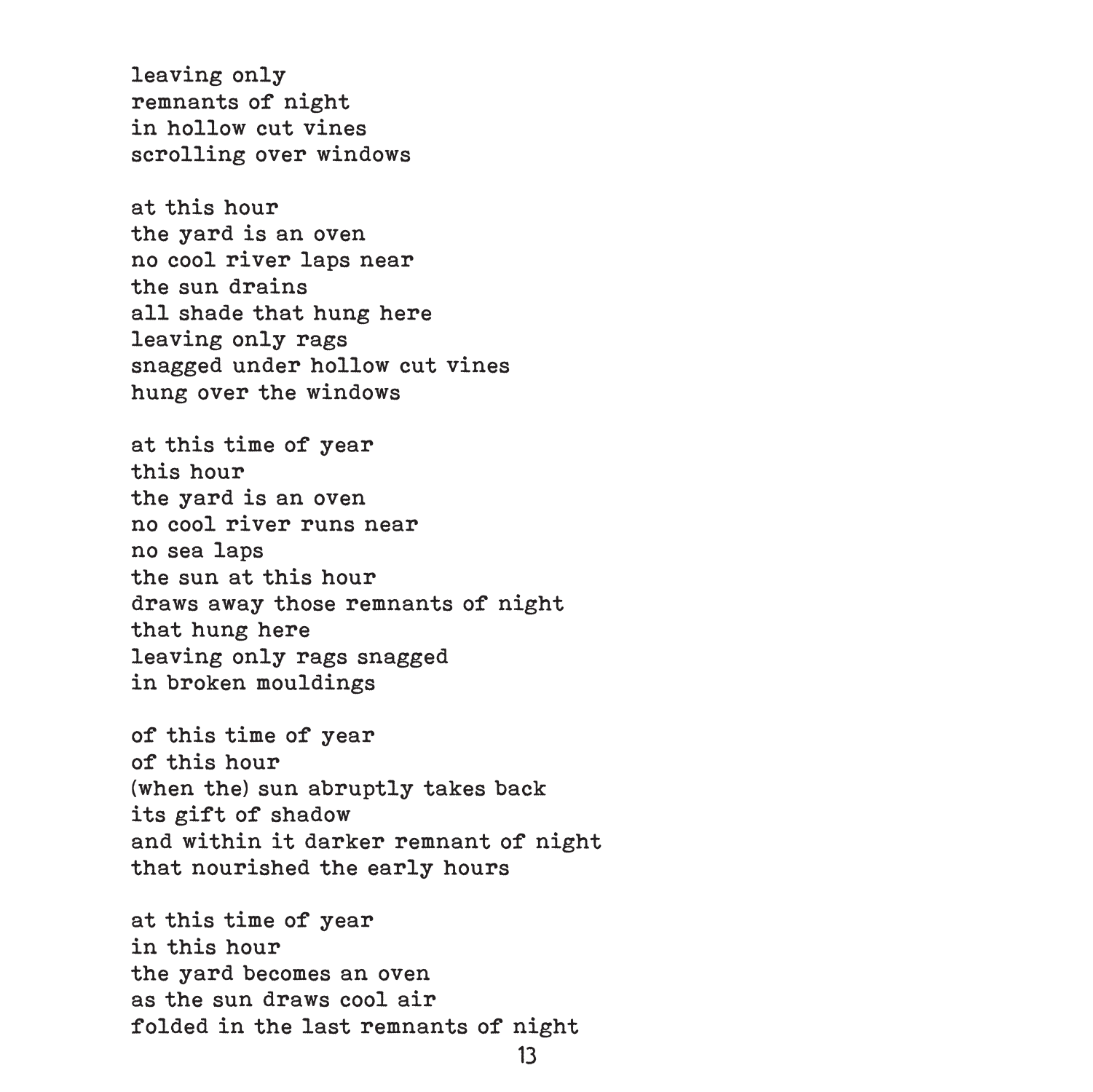that hung here

at this time of year the yard is an oven in this hour the sun burns away in the remnants of night's moist air that nourished only rags left behind snagged in hollow cut of vines scrolling in spirals of acanthus leaves

at this time of year at this hour the sun abruptly withdraws its gift of shadow and with it the last remnants of night's moist air that nourished the early hours leaving behind only dark rags

in this hour at this time of year the yard is an oven the sun moves over drains away those moist folds in the remnants of night that hung here leaving only rags snagged in hollow moulded vines that snake over windows

the yard here is an oven at this hour at this time of year when the sun's insatiable thirst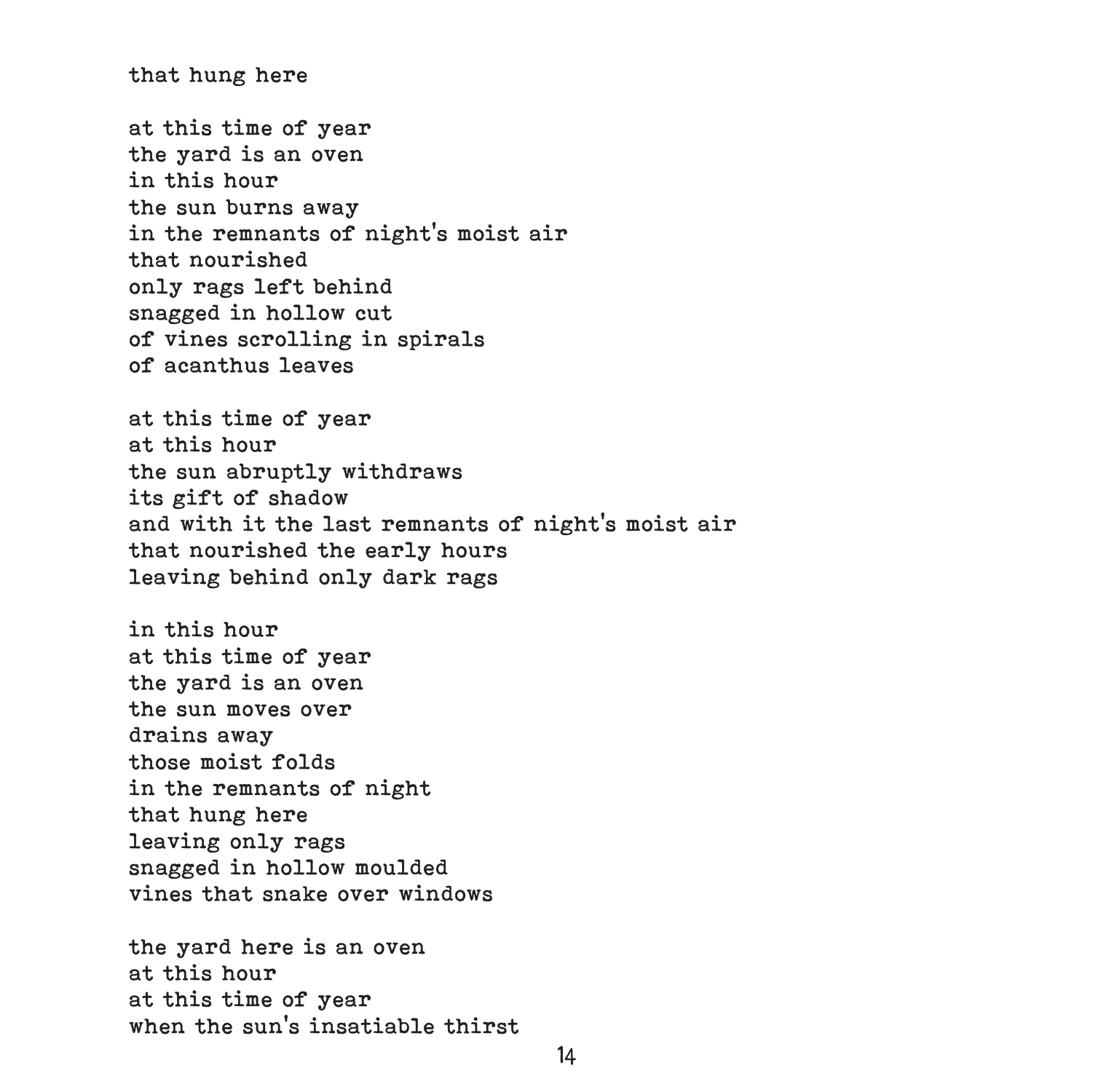drains away dark moist air from the remnant of night that was our succour

at this time of year in this hour the yard is an oven the sun's thirst seems insatiable drains moist folds the remnants of night that hung here only rags are left

the yard here is an oven at this hour at this time of year the sun's insatiable thirst drains dark moist air from those folds in the remnants of night that hung here gave us succour

no River Bebida runs no Sea of Caesarea laps the stones the yard is an oven at this time of year in this hour the insatiable sun drains the cool dark air from the last remnants of night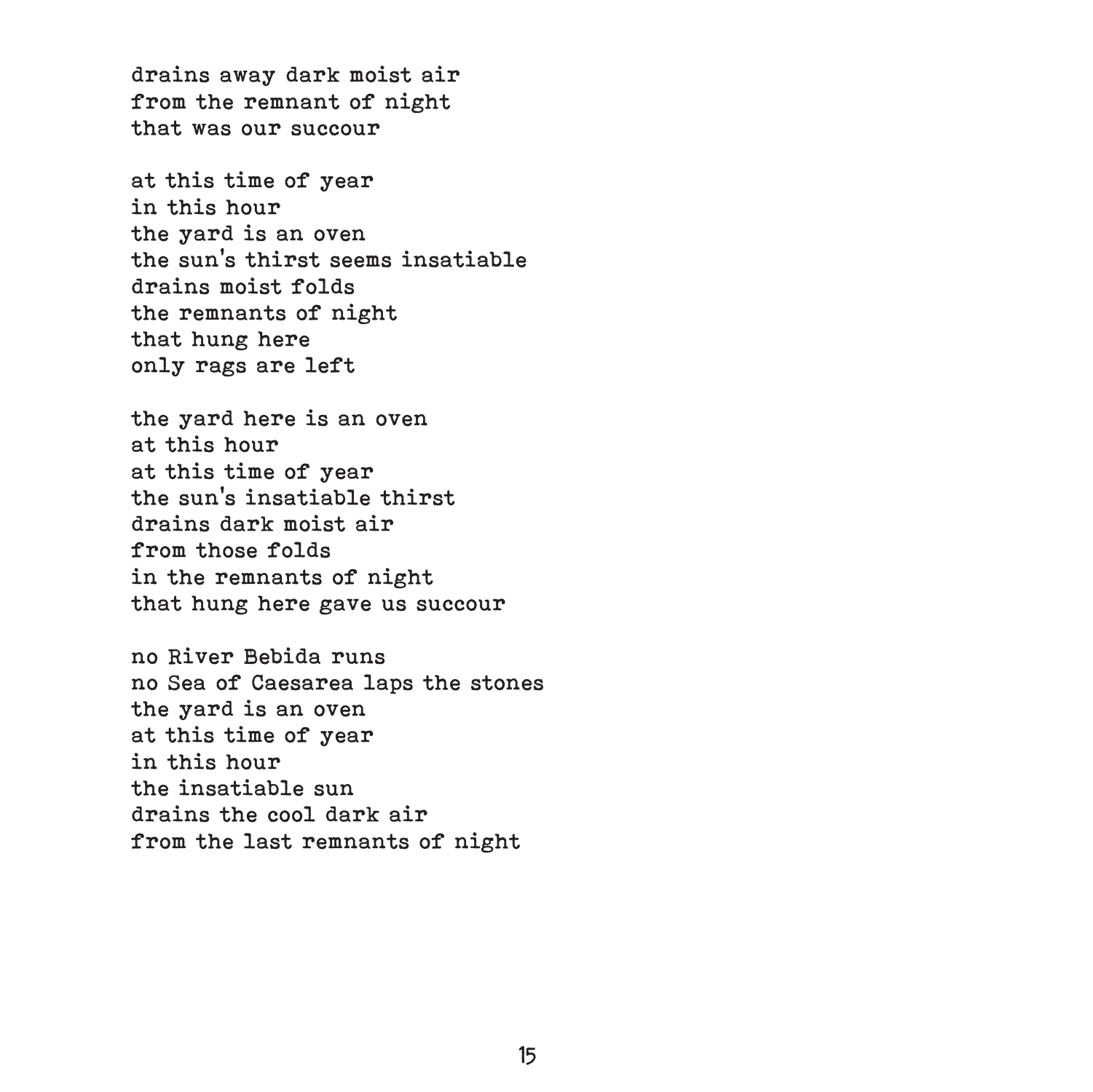#### SUBSONGS

Situated somewhere almost in the middle, like a progress report in a formless lyric.

If it can't be described, it doesn't exist; if it doesn't exist it can't be described.

Off, on, for the record, the songs write the scene, the view, the information, written into place, sung into being.

The deposits and relationships, which comprise words before they're recruited into action of human agency. Creation of knowledge destruction of subjectivity.

Not at the same time, restoration of the subject, landscape, myth, material, the present situation, other times, other places, other persons beyond the sixth extinction.

If it can't be described... subsongs on the page... it doesn't exist... subsongs in the voice... ineffable, irreducible... subsongs in the air...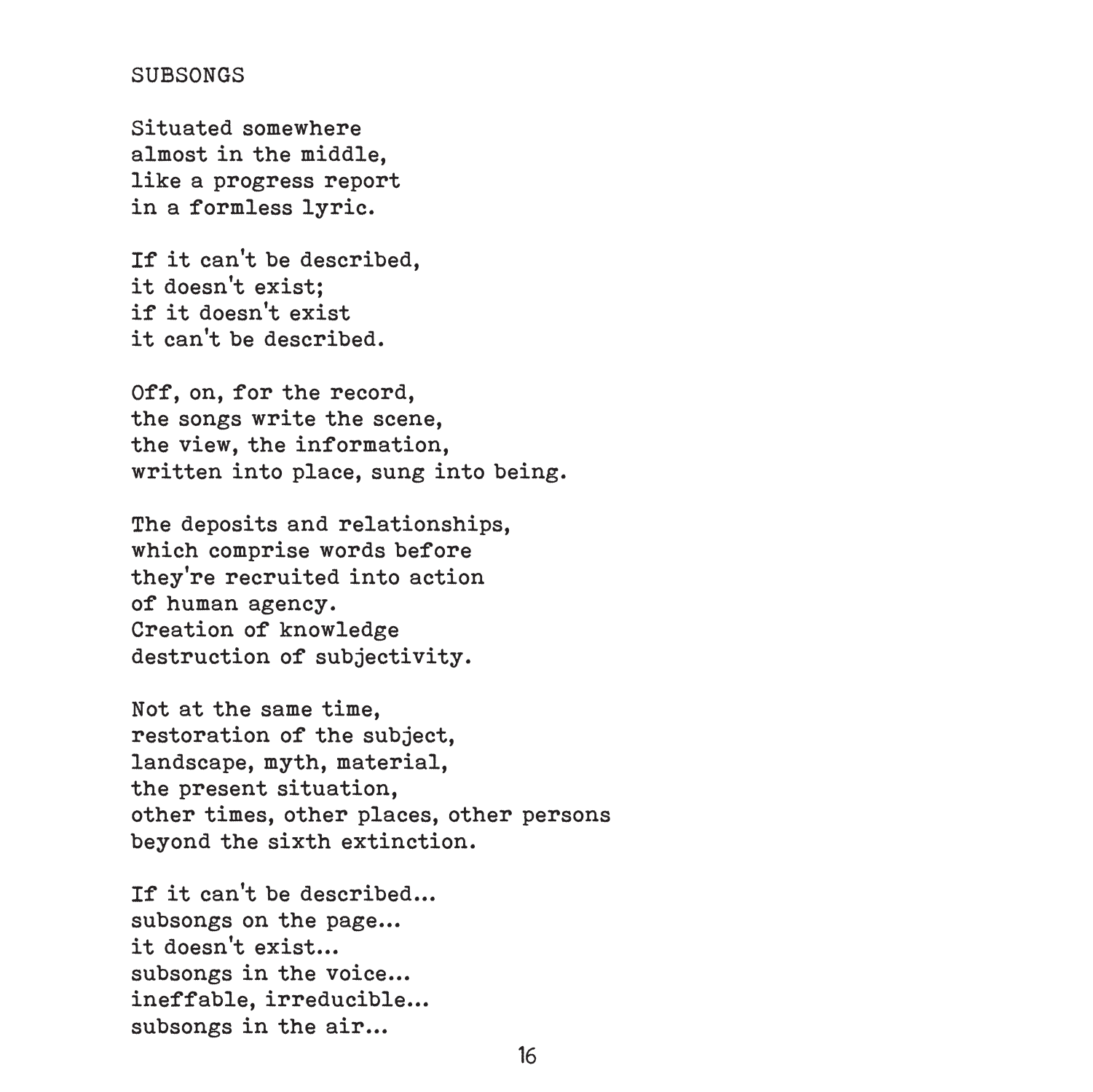imposter syndrome... subsongs on the page... if it doesn't exist... subsongs in the voice... it can't be described... subsongs in the air... ineffable, irreducible... subsongs on the page... imposter syndrome... subsongs in the voice... if it doesn't exist... subsongs in the air... it can't be described... subsongs on the page... ineffable, irreducible... subsongs in the voice... imposter syndrome... subsongs in the air... if it doesn't exist...

 $(\ldots)$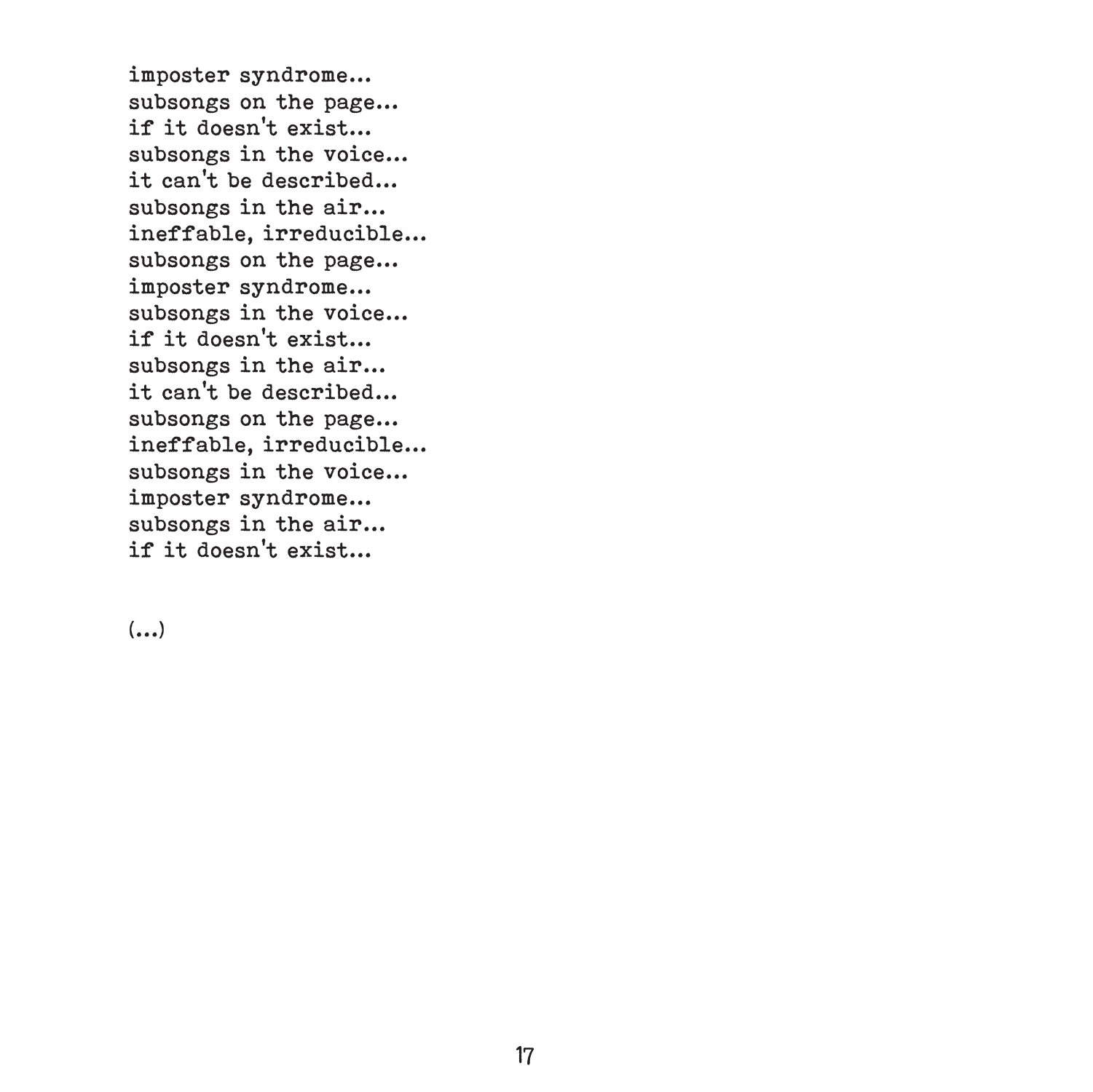#### PASSING PLACE OF THE SEAT

Passing place of the seat, fold axial planes dip steeply.

A coat of rattling shells, sheep graze, rough open hill land.

One leg, one arm, one eye, recumbent nappe folds north west.

Bismuth, mercury, quartz, food denied, the traveller.

Densely planted conifers, wealth and beauty denied the sidhe.

Hog's Back Ridge, and knobbly ground, synsedimentary fault-bound basin.

Stabs the thatch with willow stick. Arsenic, antimony, copper, lead,

zinc, barium, gold, silver. Downward forms, synformal anticline,

the metamorphic rocks, the turbidite assemblage,

assumes the shape of horse, water bird, water devil.

The shallow water shelf, shallow marine deposits.

Passing place of the seat, fold axial planes dip steeply.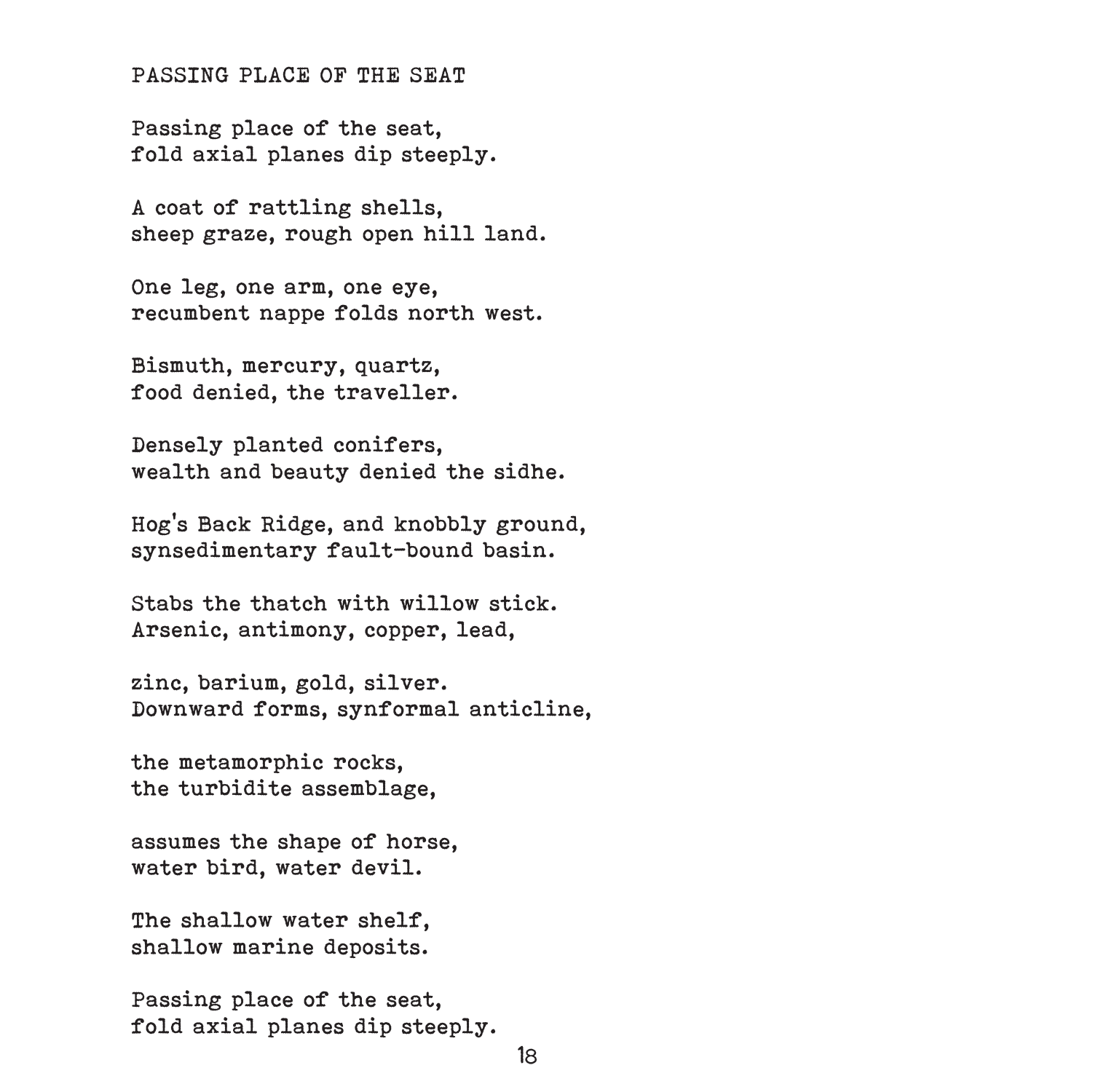## GARAGE/BAND

We were never really free. we never really had control, we wanted to destroy it all, we wanted it to self-implode.

We never really had control. we were working in a factory, we wanted it to self-implode, we were pretending to be poor.

We were working in a factory, just some dole queue nostalgia, we were pretending to be poor, in the bollock freezing cold.

Just some dole queue nostalgia, with the teeth grinding boredom. in the bollock freezing cold, of dry mouth rock 'n' roll.

With the teeth grinding boredom, hammering the clothes, of dry mouth rock 'n' roll, on the garage floor.

Hammering the clothes, playing fast guitar, on the garage floor, pretending to be bored.

Playing fast guitar, we wanted to destroy it all, pretending to be bored, we were never really free.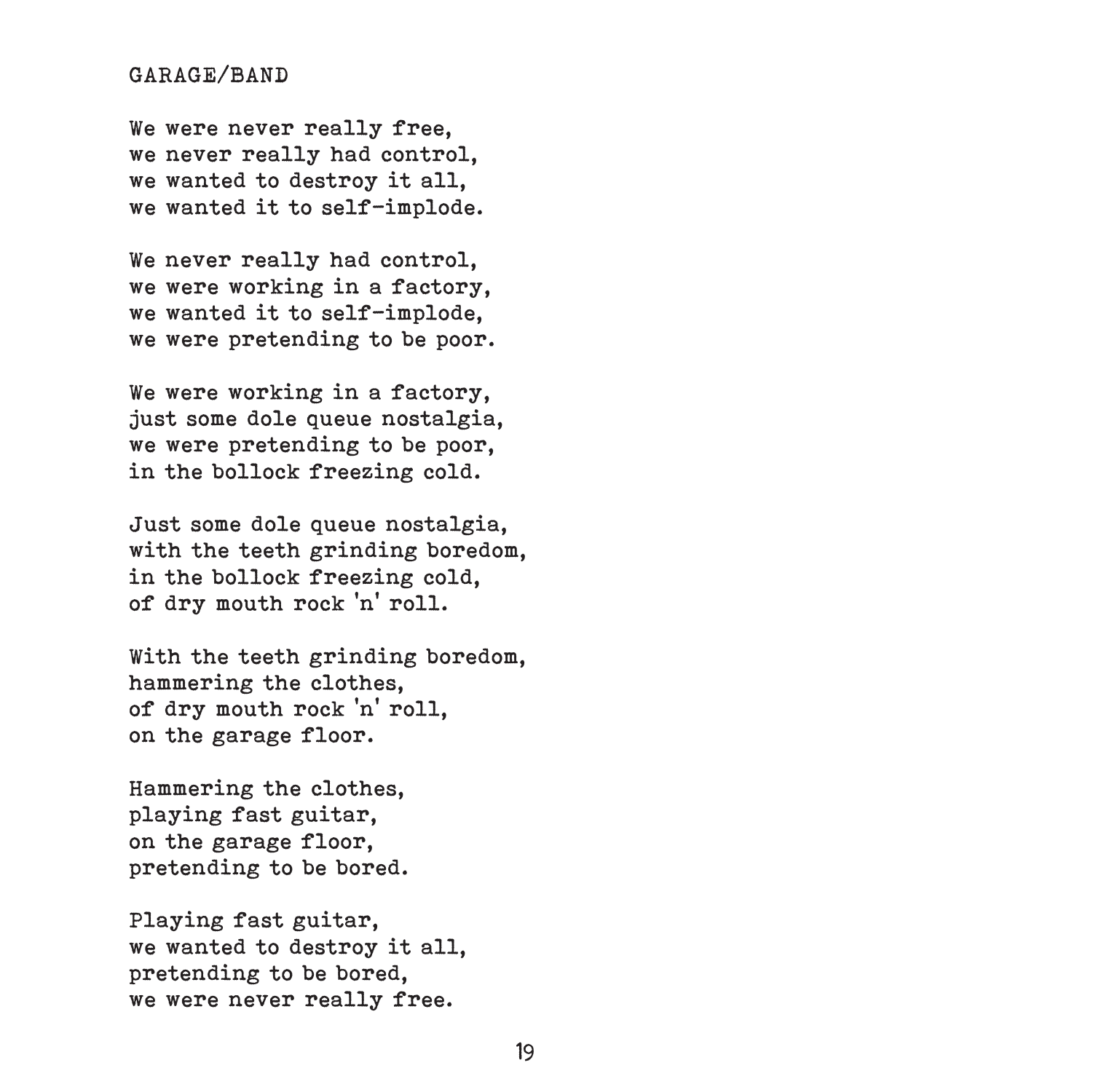We were never really free, pretending to be bored, we wanted to destroy it all, playing fast guitar.

Pretending to be bored, on the garage floor, playing fast guitar, hammering the clothes.

On the garage floor, of dry mouth rock 'n' roll, hammering the clothes, with the teeth grinding boredom.

Of dry mouth rock 'n' roll, in the bollock freezing cold, with the teeth grinding boredom, just some dole queue nostalgia.

In the bollock freezing cold, we were pretending to be poor, just some dole queue nostalgia, we were working in a factory.

We were pretending to be poor, we wanted it to self-implode, we were working in a factory, we never really had control.

We wanted it to self-implode. we wanted to destroy it all, we never really had control, we were never really free.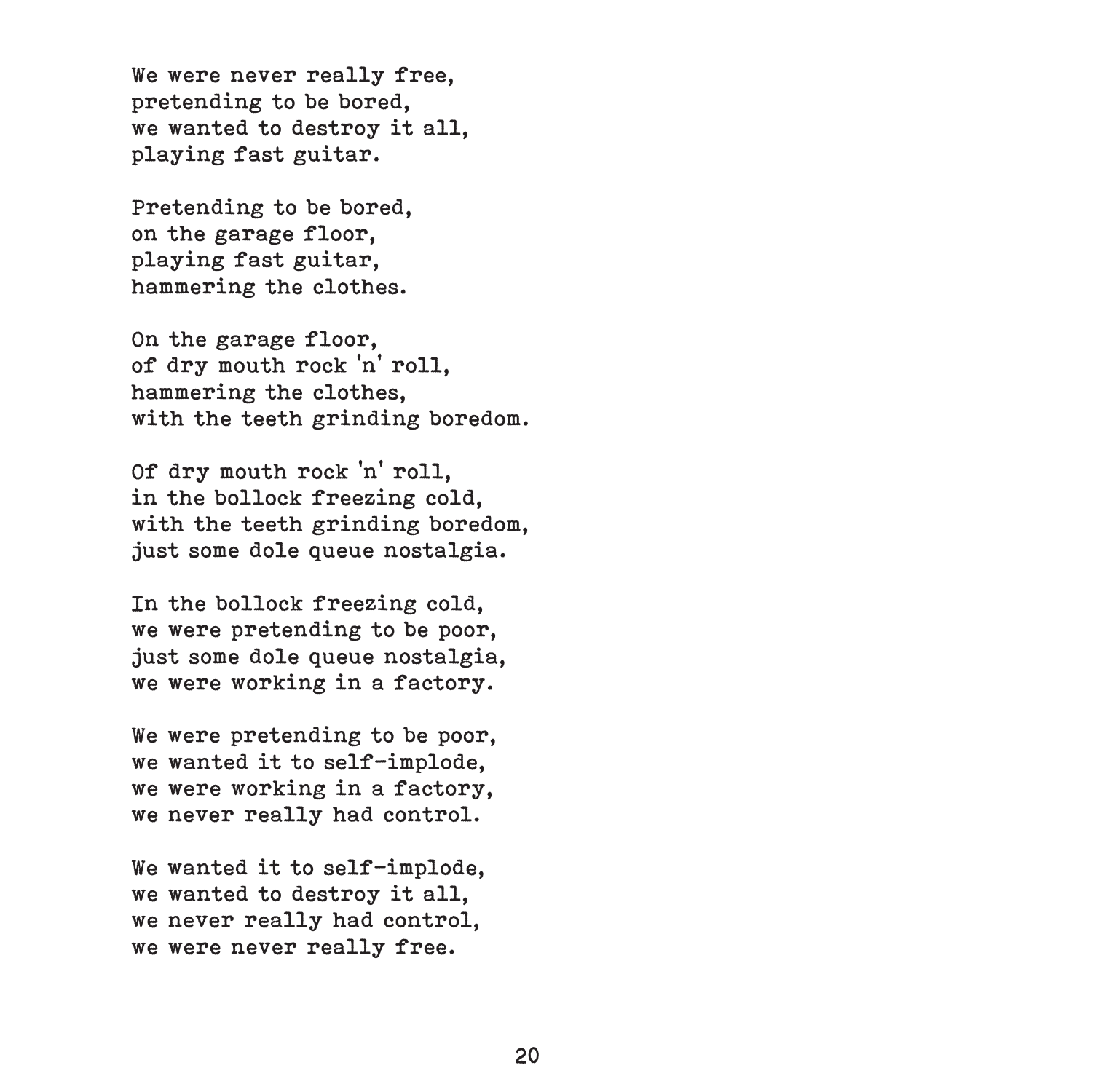#### THE SIXTH

From Wordsworth on a Kindle turned his eyes towards the sea, seated in a rocky cave, kindlings like the morning.

High privilege of lasting life, exempt from all injury.

Living presence still persists, stamp wind's image, send abroad.

Existential risks like those threaten this humanity.

The axiological argument is familiar, misanthropic argument, obviously never been.

Is it wrong to reproduce, procreation, future child?

Most humans produce children on mere impulse, reproduce.

Reasonable estimates tending to be subjective.

Dinosaurs and dark matter, invisible gravity; colliding tectonic plates, molten magma near the core; galactic coma clusters; luminous objects elsewhere.

Lensing measurements are used, lines of sight to galaxies.

Asteroids and volcanoes, gamma-ray bursts, and earthquakes.

Human intervention in ecology.

Magnitude of loss expected in catastrophe.

Such modelling assessing serious risk, then permanent stagnation, realisation, ruin.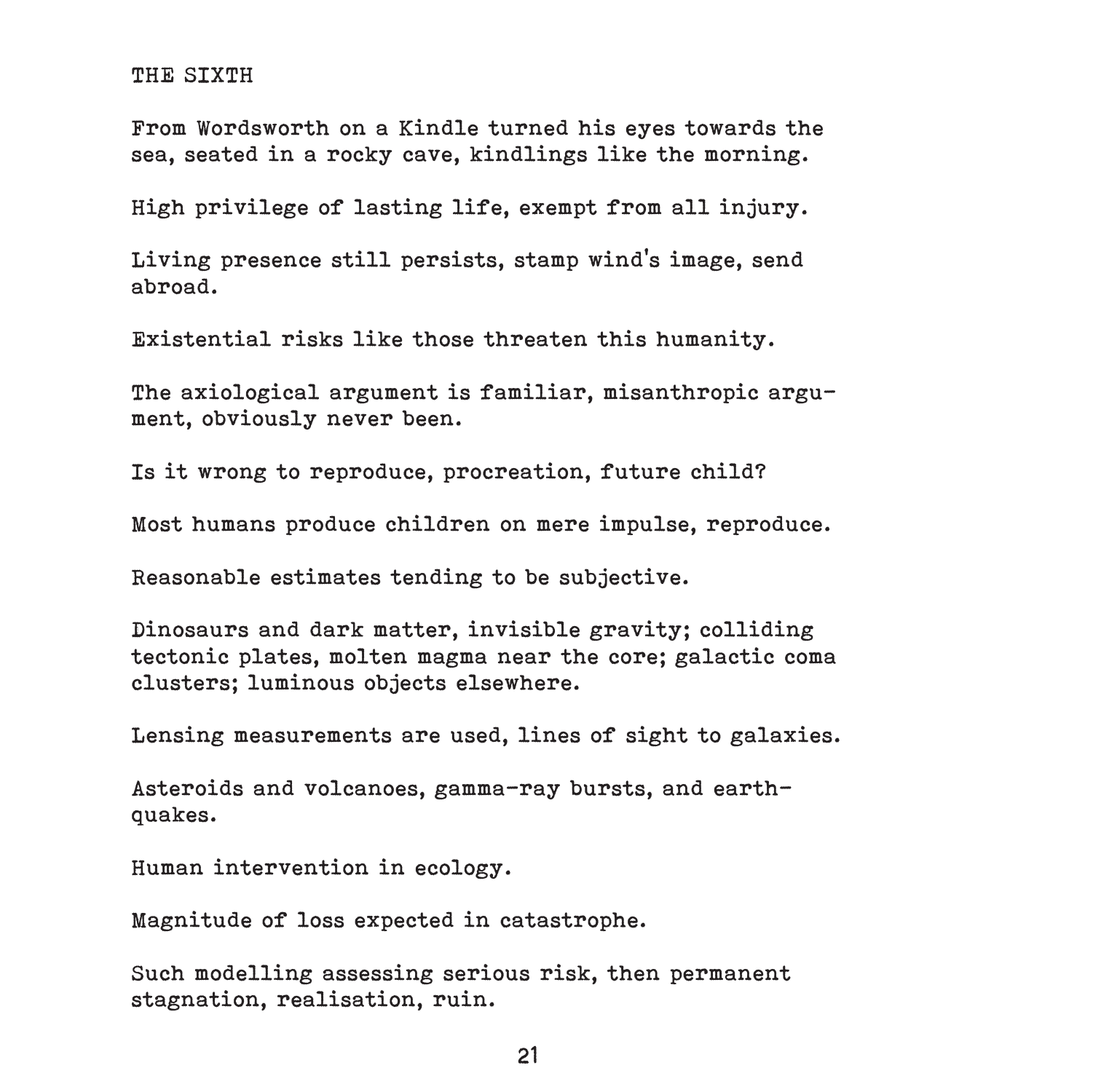Future technological breakthroughs in biotechnology, self-modifying the post Homo sapiens human qualities: whole brain emulations, super artificial intelligence…

Earth originated life's sentience is a billion years.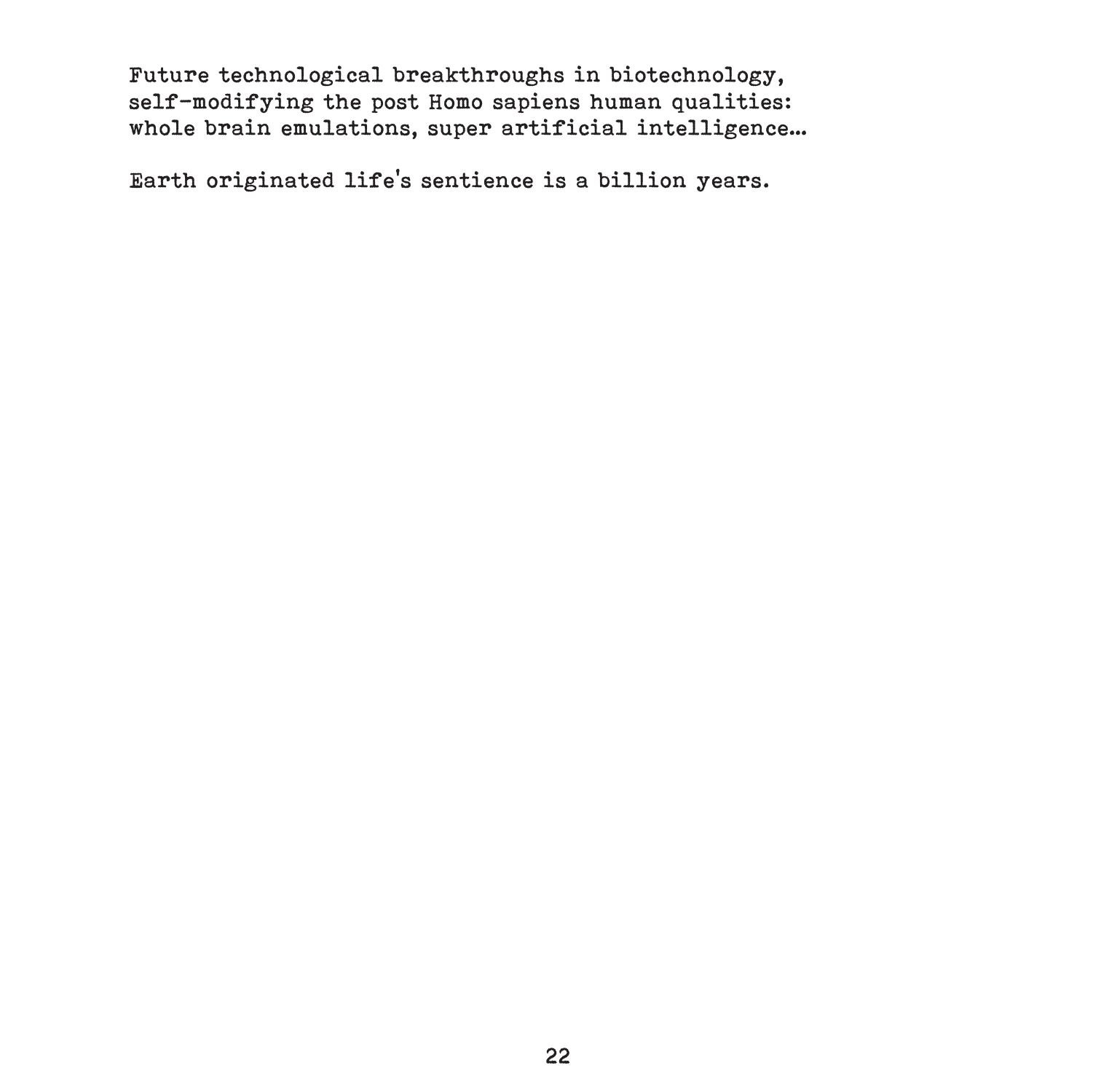## PERISCOPIC

Through a full half circle. A scientific job, or geographical. Maps and charts were drawn, lighthouses, light markers against the horizon, three months of water, and west of Australia.

The finger in the wind calculates rate of drift, everyday after that I went to the beach.

And now a land locked mast, a western setting sun, half imagined circles describe another line.

"Main induction open… no proof of human life… nuclear powered of course… …during the last winter"

Went north for six months to the northern hemisphere, everyday after that I went to the beach.